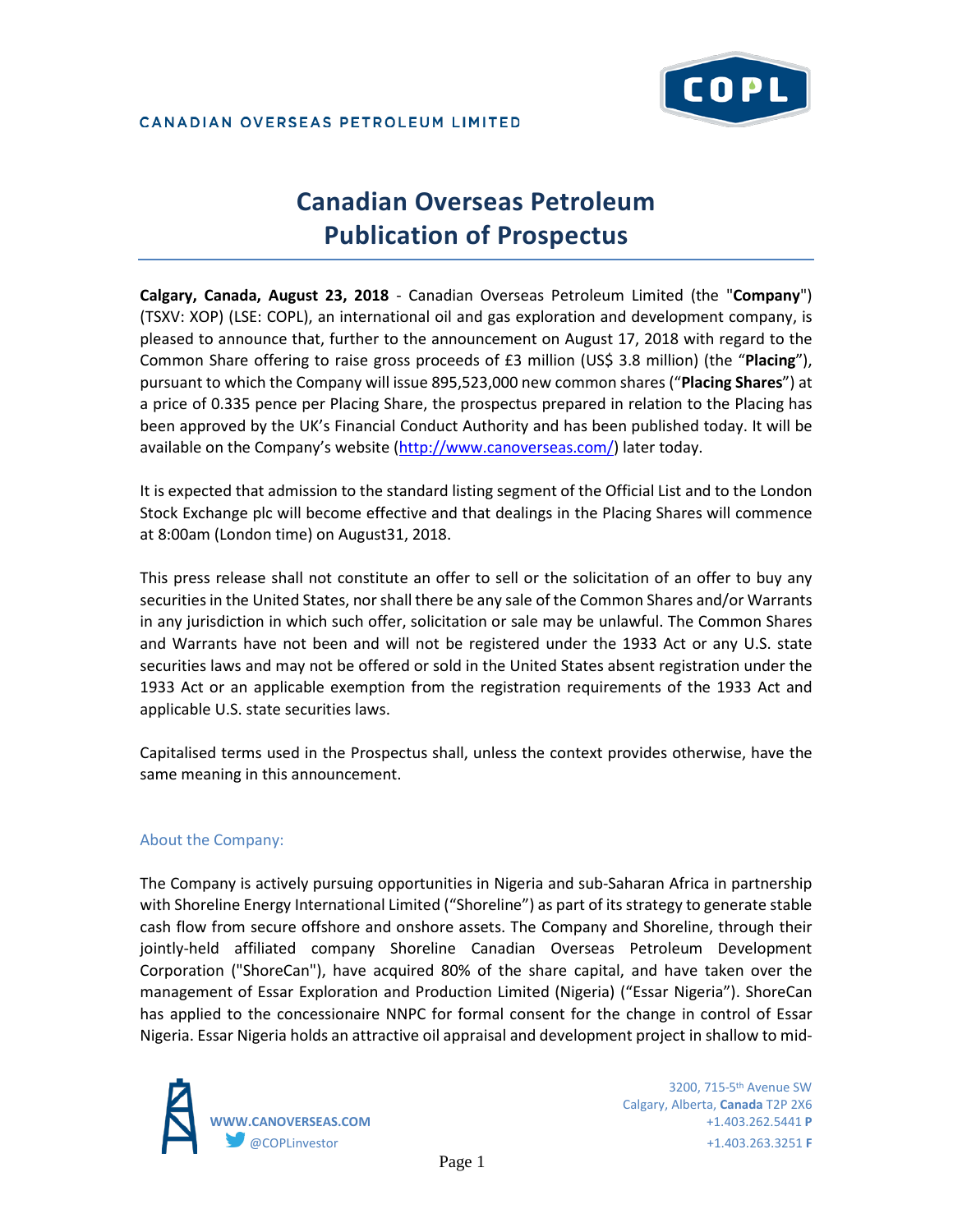water offshore Nigeria on its 100% holding in OPL 226. Drilling of the first appraisal well is planned to commence in 2018. ShoreCan continues building a portfolio of exploration and development assets in sub-Saharan Africa. To date, ShoreCan has taken a position in Nigeria and the Company and Shoreline have been awarded the PT-5b exploration license onshore Mozambique in the  $5<sup>th</sup>$ Licensing Round adjacent to the producing Pande-Temane Gas and light oil field complex.

The Common Shares are listed under the symbol "XOP" on the TSX-V and under the symbol "COPL" on the London Stock Exchange.

## **For further information, please contact:**

**Mr. Arthur Millholland, President & CEO** Canadian Overseas Petroleum Limited Tel: + 1 (403) 262 5441

**Cathy Hume** CHF Investor Relations Tel: +1 (416) 868 1079 ext. 231 Email: cathy@chfir.com

### **Harriet Jackson/Charles Goodwin**

Yellow Jersey PR Limited Tel: +44 (0) 75 4427 5882 Email: copl@yellowjerseypr.com

### **Broker: London Stock Exchange**

Shore Capital Stockbrokers Limited Edward Mansfield Phone: T: +44 20 7468 7906

*This news release contains forward-looking statements. The use of any of the words "initial, "scheduled", "can", "will", "prior to", "estimate", "anticipate", "believe", "should", "forecast", "future", "continue", "may", "expect", and similar expressions are intended to identify forward-looking statements. The forwardlooking statements contained herein are based on certain key expectations and assumptions made by the Company, including, but not limited to, the ability to raise the necessary funding for operations, delays or changes in plans with respect to exploration or development projects or capital expenditures. Although the Company believes that the expectations and assumptions on which the forward-looking statements are based are reasonable, undue reliance should not be placed on the forward-looking statements since the Company can give no assurance that they will prove to be correct since forward-looking statements address future events and conditions, by their very nature they involve inherent risks and uncertainties most of which are beyond the control of Canadian Overseas Petroleum Ltd. For example, the uncertainty of reserve estimates, the uncertainty of estimates and projections relating to production, cost overruns, health and safety issues, political and environmental risks, commodity price and exchange rate fluctuations, changes in legislation affecting the oil and gas industry could cause actual results to vary materially from those expressed or implied by the forward-looking information. Forward-looking statements contained in this news release are made as of the date hereof and Canadian Overseas Petroleum undertakes no obligation to* 



 3200, 715-5th Avenue SW Calgary, Alberta, **Canada** T2P 2X6 **WWW.CANOVERSEAS.COM** +1.403.262.5441 **P** @COPLinvestor +1.403.263.3251 **F**